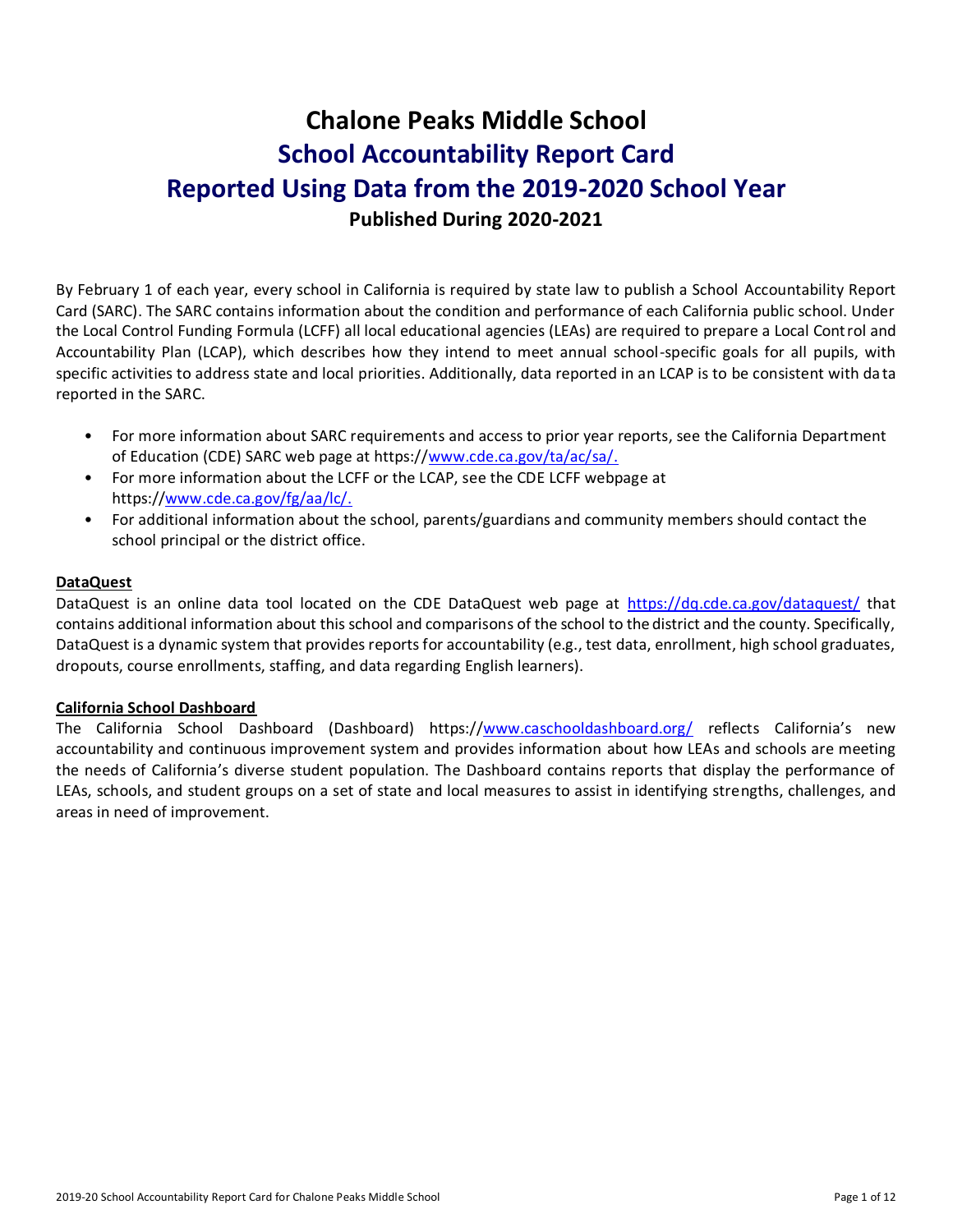# **About This School**

### **School Contact Information (School Year 2020-2021)**

| <b>Entity</b>                     | <b>Contact Information</b>  |
|-----------------------------------|-----------------------------|
| <b>School Name</b>                | Chalone Peaks Middle School |
| <b>Street</b>                     | 667 Meyer St.               |
| City, State, Zip                  | King City, CA 93930         |
| <b>Phone Number</b>               | (831) 385-4400              |
| Principal                         | <b>Matt Daniels</b>         |
| <b>Email Address</b>              | mdaniels@kcusd.org          |
| Website                           | http://www.kcusd.org/       |
| County-District-School (CDS) Code | 27660506026124              |

### **District Contact Information (School Year 2020-2021)**

| <b>Entity</b>        | <b>Contact Information</b>      |  |  |  |
|----------------------|---------------------------------|--|--|--|
| <b>District Name</b> | King City Union School District |  |  |  |
| <b>Phone Number</b>  | (831) 385-2940 Ext. 3001        |  |  |  |
| Superintendent       | Rory Livingston                 |  |  |  |
| <b>Email Address</b> | rlivingston@kcusd.org           |  |  |  |
| Website              | http://www.kcusd.org/           |  |  |  |

# **School Description and Mission Statement (School Year 2020-2021)**

The King City Union School District is located in beautiful Monterey County along the California Central Coast in the agriculturally rich Salinas Valley. The mission of the district, in partnership with staff and community, is to provide a safe and supportive learning environment focused on academic excellence and high expectations for all students.

Chalone Peaks Middle School has about 860 students in sixth through eighth grades. Our shared school vision is to provide every student at Chalone Peaks Middle School with a safe environment and a student-centered, standards-based curriculum while we also support the social and emotional needs of our students. All school personnel hold high expectations for our students - both academically and behaviorally. We believe these high expectations will create a learning environment that fosters maximum academic achievement, technological skill development, social awareness, and personal growth. Chalone Peaks is in its eighth year of implementing Positive Behavioral Interventions and Supports which has helped to create a positive learning environment and build character in all students. This past school year the California PBIS Coalition awarded CPMS with a Silver Medal for our implementation of the PBIS program and we were recognized in our region for having the most growth in the implementation of our PBIS program.

King City Union School District values the whole child and supporting the whole child. Even during distance learning our students have access to all of our counselors and counseling programs. We have three full time school counselors who serve our students everyday. Along with our three school counselors, we also have counseling support programs that help students with anger management strategies, substance abuse, and peer relationship strategies. Additionally, our Vice Principal of Student Services, Amber Lister, is also a former counselor who lead her former school in receiving national recognition for their counseling program. Ms. Lister recently was recognized as the Administrator of the Year at our PBIS Regional Awards Ceremony for the work she has done to build our PBIS program and support our students. The students of CPMS will continue to be well cared for both academically and in their social emotional needs.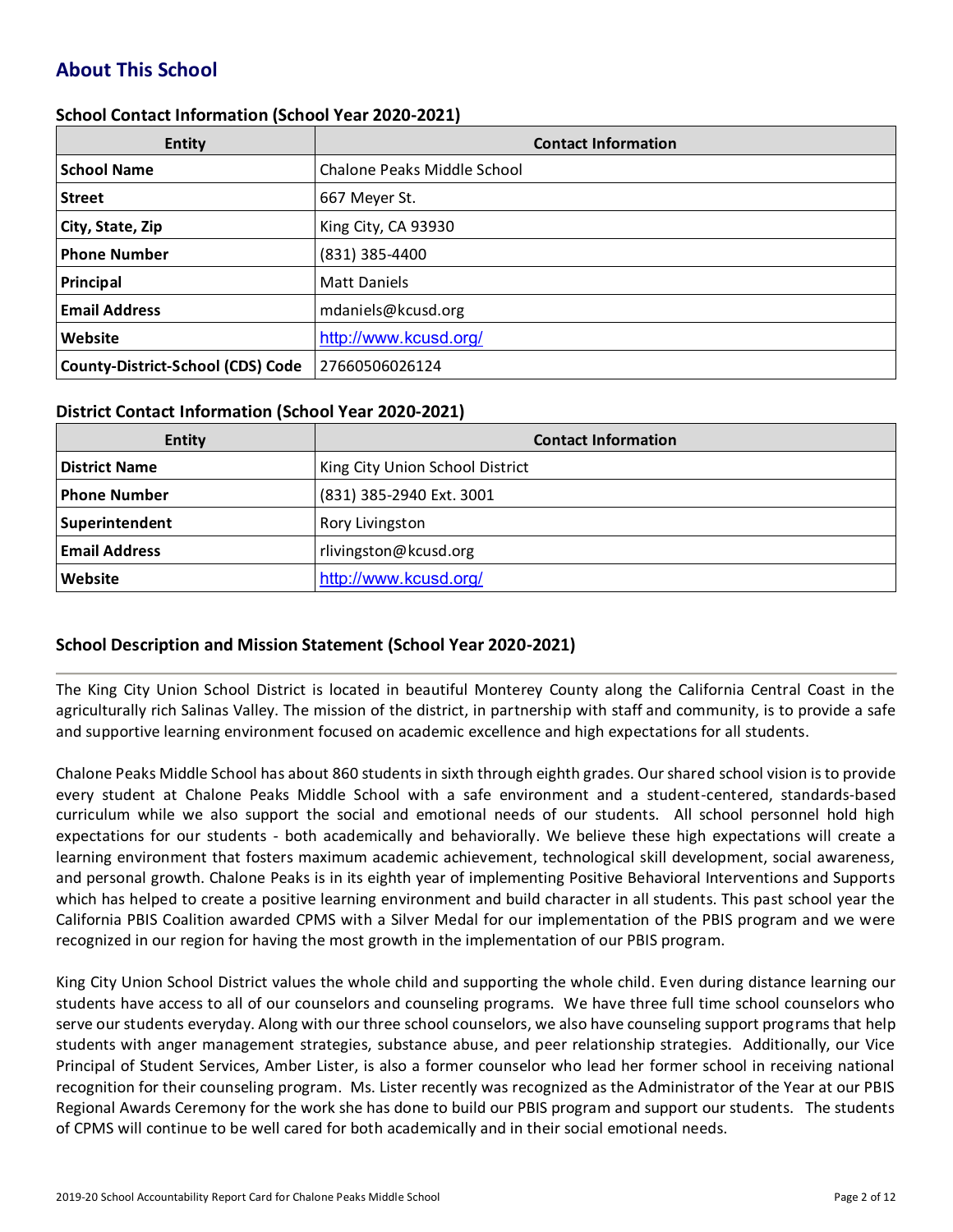Chalone Peaks Middle School is well known for our annual Ancient Days, Medieval Fair and Civil War Reenactments. These cross curricular experiences bring students, teachers, community members, and professional re-enactors together as they bring history to life. Students at Chalone Peaks also work on project based learning activities and make presentations to school administration, the school board, community groups, and city council. Students research, explore, and recommend solutions to various organizations that are relevant to the citizens of King City.

# **Student Enrollment by Grade Level (School Year 2019-2020)**

| <b>Grade Level</b>      | <b>Number of Students</b> |
|-------------------------|---------------------------|
| Grade 6                 | 267                       |
| Grade 7                 | 309                       |
| Grade 8                 | 295                       |
| <b>Total Enrollment</b> | 871                       |

# **Student Enrollment by Student Group (School Year 2019-2020)**

| <b>Student Group</b>                   | <b>Percent of Total Enrollment</b> |
|----------------------------------------|------------------------------------|
| <b>Black or African American</b>       | 0.3                                |
| American Indian or Alaska Native       | 0.2                                |
| Asian                                  | 0.7                                |
| <b>Filipino</b>                        | 0.8                                |
| <b>Hispanic or Latino</b>              | 93.3                               |
| White                                  | 4.1                                |
| <b>Two or More Races</b>               | 0.5                                |
| <b>Socioeconomically Disadvantaged</b> | 89.1                               |
| <b>English Learners</b>                | 35.5                               |
| <b>Students with Disabilities</b>      | 21.9                               |
| <b>Homeless</b>                        | 10.6                               |

# **A. Conditions of Learning**

# **State Priority: Basic**

The SARC provides the following information relevant to the State priority: Basic (Priority 1):

- Degree to which teachers are appropriately assigned and fully credentialed in the subject area and for the pupils they are teaching;
- Pupils have access to standards-aligned instructional materials; and
- School facilities are maintained in good repair

# **Teacher Credentials**

| <b>Teachers</b>                                                    |    | <b>School</b><br>2019-20 | <b>School</b><br>2020-21 | <b>District</b><br>2020-21 |
|--------------------------------------------------------------------|----|--------------------------|--------------------------|----------------------------|
| With Full Credential                                               | 38 | 43                       | 39                       | 133                        |
| <b>Without Full Credential</b>                                     | 4  |                          |                          | 10                         |
| Teaching Outside Subject Area of Competence (with full credential) | 0  |                          |                          |                            |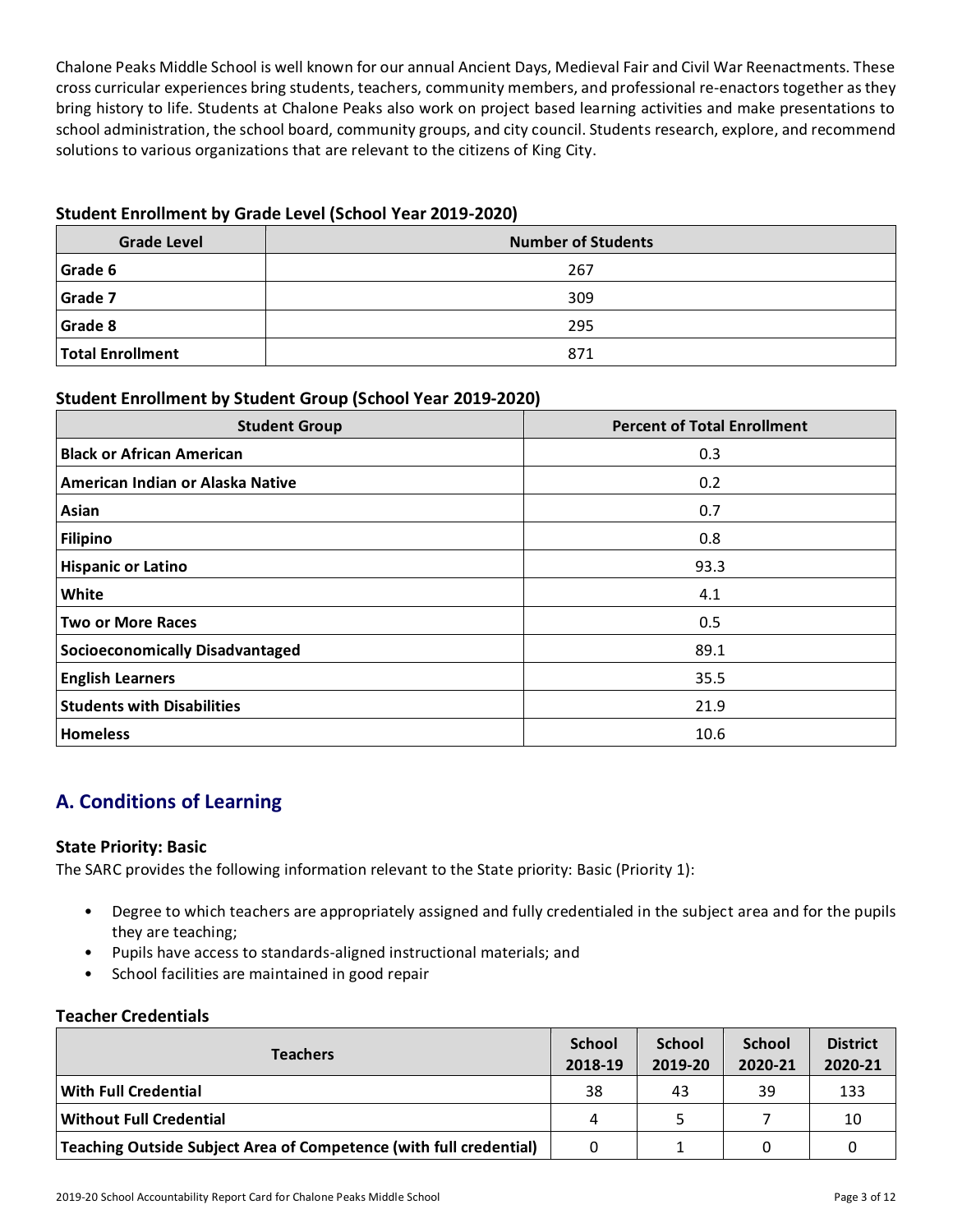### **Teacher Misassignments and Vacant Teacher Positions**

| Indicator                                      | 2018-19 | 2019-20 | 2020-21 |
|------------------------------------------------|---------|---------|---------|
| Misassignments of Teachers of English Learners |         |         |         |
| Total Teacher Misassignments*                  |         |         |         |
| Vacant Teacher Positions                       |         |         |         |

Note: "Misassignments" refers to the number of positions filled by teachers who lack legal authorization to teach that grade level, subject area, student group, etc. \*Total Teacher Misassignments includes the number of Misassignments of Teachers of English Learners.

### **Quality, Currency, Availability of Textbooks and Other Instructional Materials (School Year 2020-2021)**

#### **Year and month in which data were collected:** January 2021

As a result of the Covid19, the district planned, procured, secured and distributed a Chromebook for every student as well as provided a hotspot to each student for accessing distance online learning until we return to full in person learning. The district has also provided sufficient licensing for Zoom use for each certificated teacher and many classified staff to support the online learning environment. As a Google District the G Suite is provided for all staff and students use along with Clever as our LMS. Additionally, NearPod and PearDeck were purchased for use by all staff which includes Social Emotional lessons as well as ELD content.

| <b>Subject</b>                | <b>Textbooks and Other Instructional</b><br><b>Materials/year of Adoption</b>                                                                                                                  | <b>From Most</b><br>Recent<br>Adoption? | <b>Percent Students</b><br>Lacking Own<br><b>Assigned Copy</b> |
|-------------------------------|------------------------------------------------------------------------------------------------------------------------------------------------------------------------------------------------|-----------------------------------------|----------------------------------------------------------------|
| <b>Reading/Language Arts</b>  | StudySync published by McGraw-Hill<br>(adopted 2016)                                                                                                                                           | <b>Yes</b>                              | 0%                                                             |
| <b>Mathematics</b>            | SWUN Math (adopted 2017)                                                                                                                                                                       | <b>Yes</b>                              | 0%                                                             |
| <b>Science</b>                | Amplify (adopted 2020)                                                                                                                                                                         | <b>Yes</b>                              | 0%                                                             |
| <b>History-Social Science</b> | Houghton Mifflin History-Social Science<br>(grade 6), published by Houghton Mifflin<br>(adopted 2006) Discovering our Past (grades<br>7-8), published by Glencoe/McGraw-Hill<br>(adopted 2006) | Yes.                                    | 0%                                                             |

Note: Cells with N/A values do not require data.

### **School Facility Conditions and Planned Improvements**

Chalone Peaks Middle School is a state-of-the-art educational facility constructed in 2007. The school is comprised of 18 stationary classrooms, 24 portable classrooms, a multipurpose room, a library, a computer lab, athletic courts and sports fields, and an administration building. At the time of publication, 100% of the school's restrooms were in good working order. All buildings/facilities are ADA compliant. Chalone Peaks Middle School's most recent Williams Settlement visit occurred on August 21, 2019.

During the summer of 2019, the library was renovated to create two additional office spaces for our new counselors. The new space is now more open, has more tables for more students to work, and the library books have been redistributed in the library by subject so that they are easier for students to find. This has lead to increased numbers of books being checked out by students and also an increase in different genres being read by our students.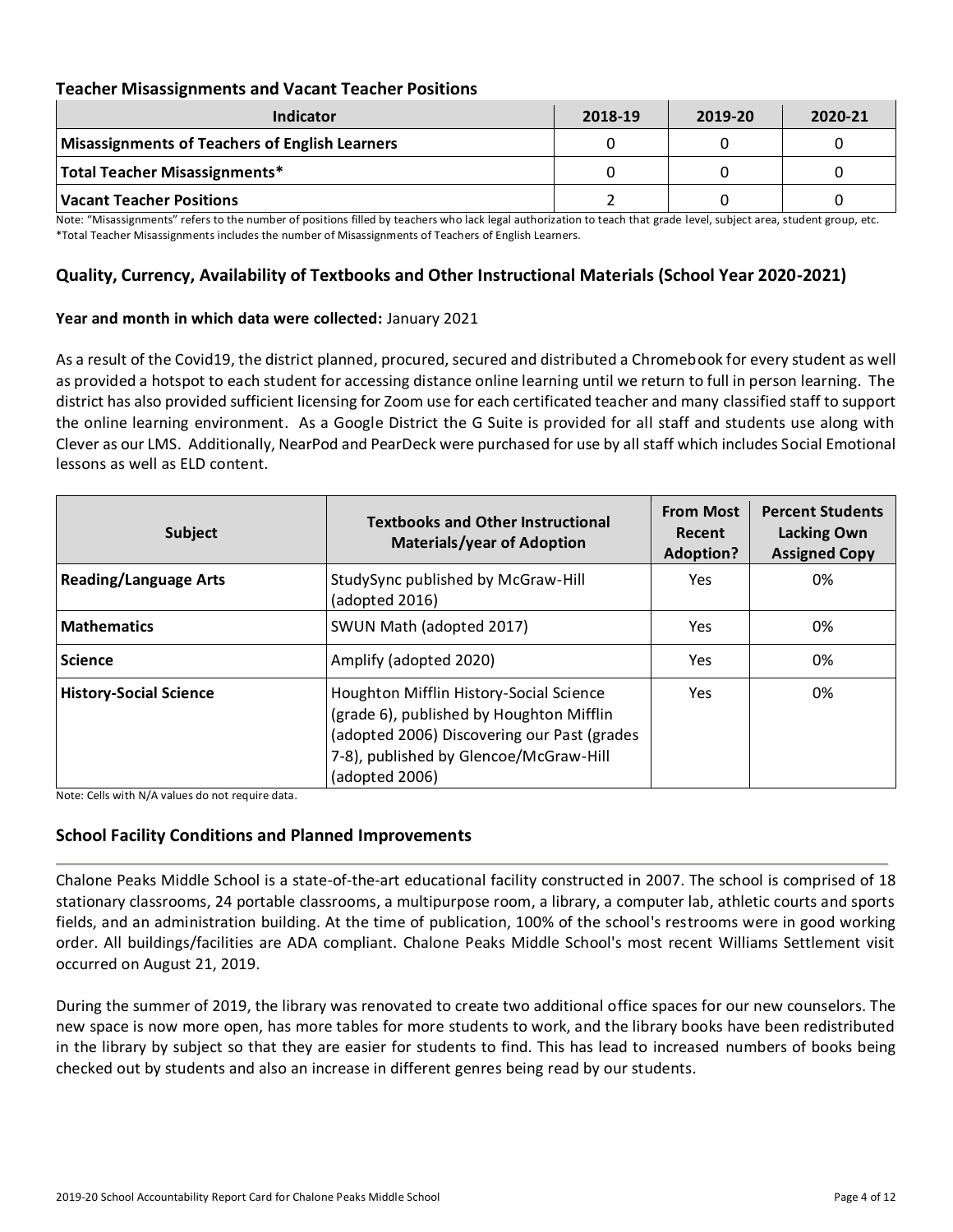In the fall of 2019, CPMS was awarded with the Bayer Fund Grant to create a Maker Space at CPMS. We are currently ordering 3D printers and planning to train both staff and students to use this equipment as well as train others. This will be located in our science building where all students will have access during their science classes. Additionally, we are expanding our Raspberry Pi equipment and hope to offer more computer coding classes to our students in the future.

# **School Facility Good Repair Status**

Using the **most recently collected** FIT data (or equivalent), provide the following:

- Determination of repair status for systems listed
- Description of any needed maintenance to ensure good repair
- The year and month in which the data were collected
- The rate for each system inspected
- The overall rating

### **Year and month of the most recent FIT report:** July 9, 2020

| <b>System Inspected</b>                                             | <b>Rating</b> | Repair Needed and Action Taken or Planned                                                                                                                                                                                                                                                                                                                                                                                                                                                                                                            |
|---------------------------------------------------------------------|---------------|------------------------------------------------------------------------------------------------------------------------------------------------------------------------------------------------------------------------------------------------------------------------------------------------------------------------------------------------------------------------------------------------------------------------------------------------------------------------------------------------------------------------------------------------------|
| <b>Systems: Gas Leaks,</b><br>Mechanical/HVAC, Sewer                | Good          |                                                                                                                                                                                                                                                                                                                                                                                                                                                                                                                                                      |
| <b>Interior: Interior Surfaces</b>                                  | Fair          | At the time of this report, carpet throughout<br>the admin. building which includes the<br>health office and the staff lounge was worn<br>and torn throughout. The formica within<br>room P176 is broken on the counter. Both<br>the carpet and formica are on the district's<br>list for repairs. Rooms 142, 162,165 and the<br>workroom were noted as having water<br>stained ceiling tiles but all ceiling tiles as of<br>this SARC have been replaced.                                                                                           |
| <b>Cleanliness: Overall Cleanliness,</b><br>Pest/Vermin Infestation | Good          |                                                                                                                                                                                                                                                                                                                                                                                                                                                                                                                                                      |
| <b>Electrical: Electrical</b>                                       | Good          |                                                                                                                                                                                                                                                                                                                                                                                                                                                                                                                                                      |
| Restrooms/Fountains: Restrooms,<br><b>Sinks/Fountains</b>           | Good          |                                                                                                                                                                                                                                                                                                                                                                                                                                                                                                                                                      |
| Safety: Fire Safety, Hazardous<br><b>Materials</b>                  | Fair          | The following has been repaired from the<br>most recent FIT: No skid paint was peeling<br>on ramps and paint was chipping on railing<br>outside of rooms on many of the portable<br>classrooms. Rooms 141,144 and 154, were<br>noted as having paint chipping on the door.<br>Room 166 had a broken door stop. The<br>Media Center was noted as having paint that<br>is chipping on the wall. The only item from<br>the FIT still in need of repair is Room 141's<br>trip hazard at the asphalt seam and this is on<br>the district list for repair. |
| <b>Structural: Structural Damage,</b><br><b>Roofs</b>               | Good          |                                                                                                                                                                                                                                                                                                                                                                                                                                                                                                                                                      |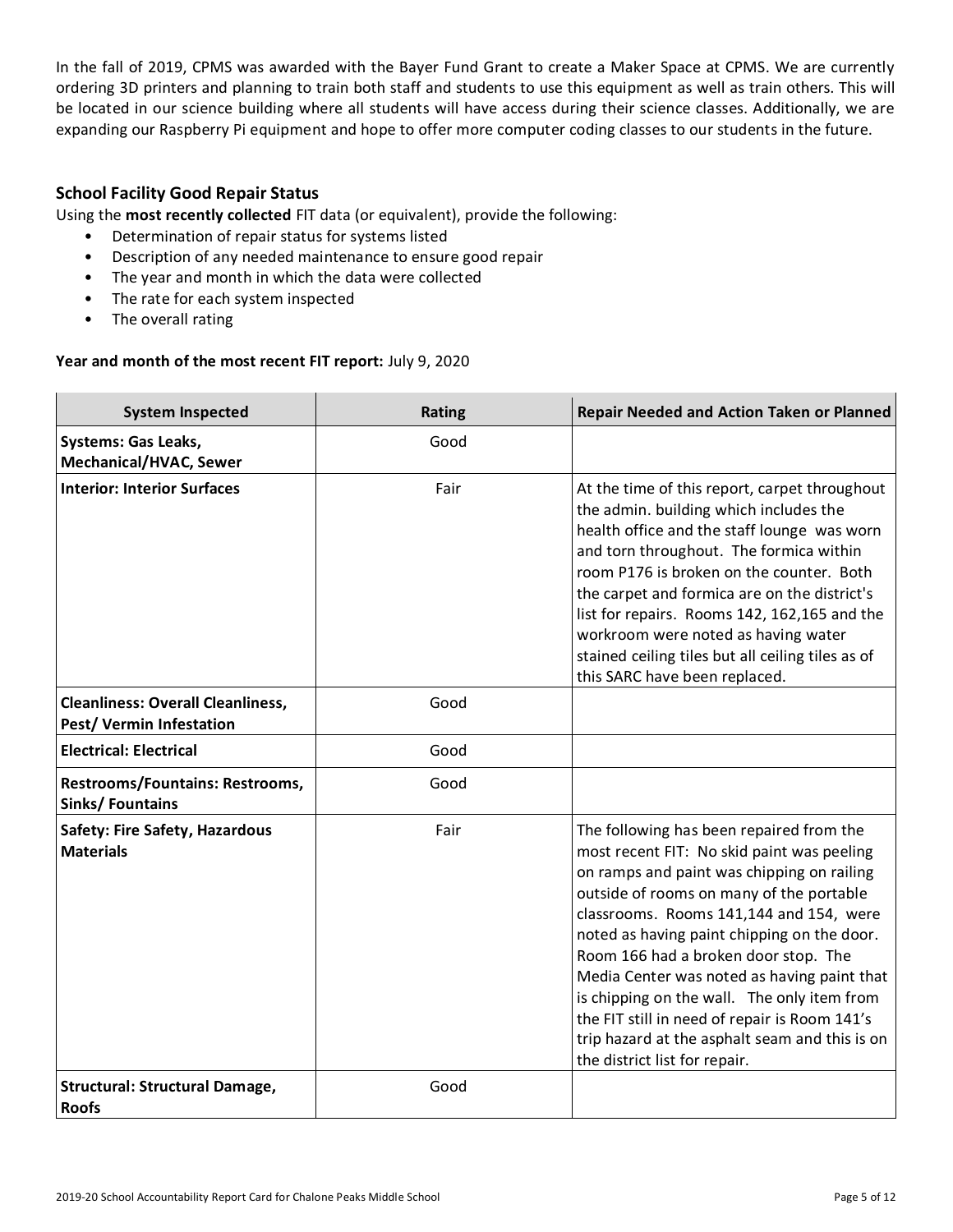| <b>System Inspected</b>                                                              | Rating | <b>Repair Needed and Action Taken or Planned</b> |
|--------------------------------------------------------------------------------------|--------|--------------------------------------------------|
| <b>External: Playground/School</b><br>Grounds, Windows/<br><b>Doors/Gates/Fences</b> | Good   |                                                  |
| <b>Overall Rating</b>                                                                | Good   |                                                  |

# **B. Pupil Outcomes**

### **State Priority: Pupil Achievement**

The SARC provides the following information relevant to the State priority: Pupil Achievement (Priority 4):

- **Statewide assessments** (i.e., California Assessment of Student Performance and Progress [CAASPP] System, which includes the Smarter Balanced Summative Assessments for students in the general education population and the California Alternate Assessments [CAAs] for English language arts/literacy [ELA] and mathematics given in grades three through eight and grade eleven. Only eligible students may participate in the administration of the CAAs. CAAs items are aligned with alternate achievement standards, which are linked with the Common Core State Standards [CCSS] for students with the most significant cognitive disabilities); and
- The percentage of students who have successfully completed courses that satisfy the requirements for entrance to the University of California and the California State University, or career technical education sequences or programs of study.

# **CAASPP Test Results in ELA and Mathematics for All Students Grades Three through Eight and Grade Eleven**

### **Percentage of Students Meeting or Exceeding the State Standard**

| <b>Subject</b>                                                       | <b>School</b><br>2018-19 | <b>School</b><br>2019-20 | <b>District</b><br>2018-19 | <b>District</b><br>2019-20 | <b>State</b><br>2018-19 | <b>State</b><br>2019-20 |
|----------------------------------------------------------------------|--------------------------|--------------------------|----------------------------|----------------------------|-------------------------|-------------------------|
| <b>English Language Arts/Literacy</b><br>$\vert$ (grades 3-8 and 11) | 31                       | N/A                      | 31                         | N/A                        | 50                      | N/A                     |
| <b>Mathematics</b><br>$\vert$ (grades 3-8 and 11)                    | 15                       | N/A                      | 23                         | N/A                        | 39                      | N/A                     |

Note: Cells with N/A values do not require data.

Note: The 2019-2020 data are not available. Due to the COVID-19 pandemic, Executive Order N-30-20 was issued which waived the requirement for statewide testing for the 2019-2020 school year.

Note: Percentages are not calculated when the number of students tested is ten or less, either because the number of students in this category is too small for statistical accuracy or to protect student privacy.

Note: ELA and mathematics test results include the Smarter Balanced Summative Assessment and the CAA. The "Percent Met or Exceeded" is calculated by taking the total number of students who met or exceeded the standard on the Smarter Balanced Summative Assessment plus the total number of students who met the standard (i.e., achieved Level 3-Alternate) on the CAAs divided by the total number of students who participated in both assessments.

# **CAASPP Test Results in ELA by Student Group Grades Three through Eight and Grade Eleven (School Year 2019-2020)**

| <b>Student Group</b>             | <b>Total</b><br><b>Enrollment</b> | <b>Number</b><br><b>Tested</b> | Percent<br><b>Tested</b> | Percent<br><b>Not</b><br><b>Tested</b> | Percent<br>Met or<br><b>Exceeded</b> |
|----------------------------------|-----------------------------------|--------------------------------|--------------------------|----------------------------------------|--------------------------------------|
| <b>All Students</b>              | N/A                               | N/A                            | N/A                      | N/A                                    | N/A                                  |
| <b>Male</b>                      | N/A                               | N/A                            | N/A                      | N/A                                    | N/A                                  |
| Female                           | N/A                               | N/A                            | N/A                      | N/A                                    | N/A                                  |
| <b>Black or African American</b> | N/A                               | N/A                            | N/A                      | N/A                                    | N/A                                  |
| American Indian or Alaska Native | N/A                               | N/A                            | N/A                      | N/A                                    | N/A                                  |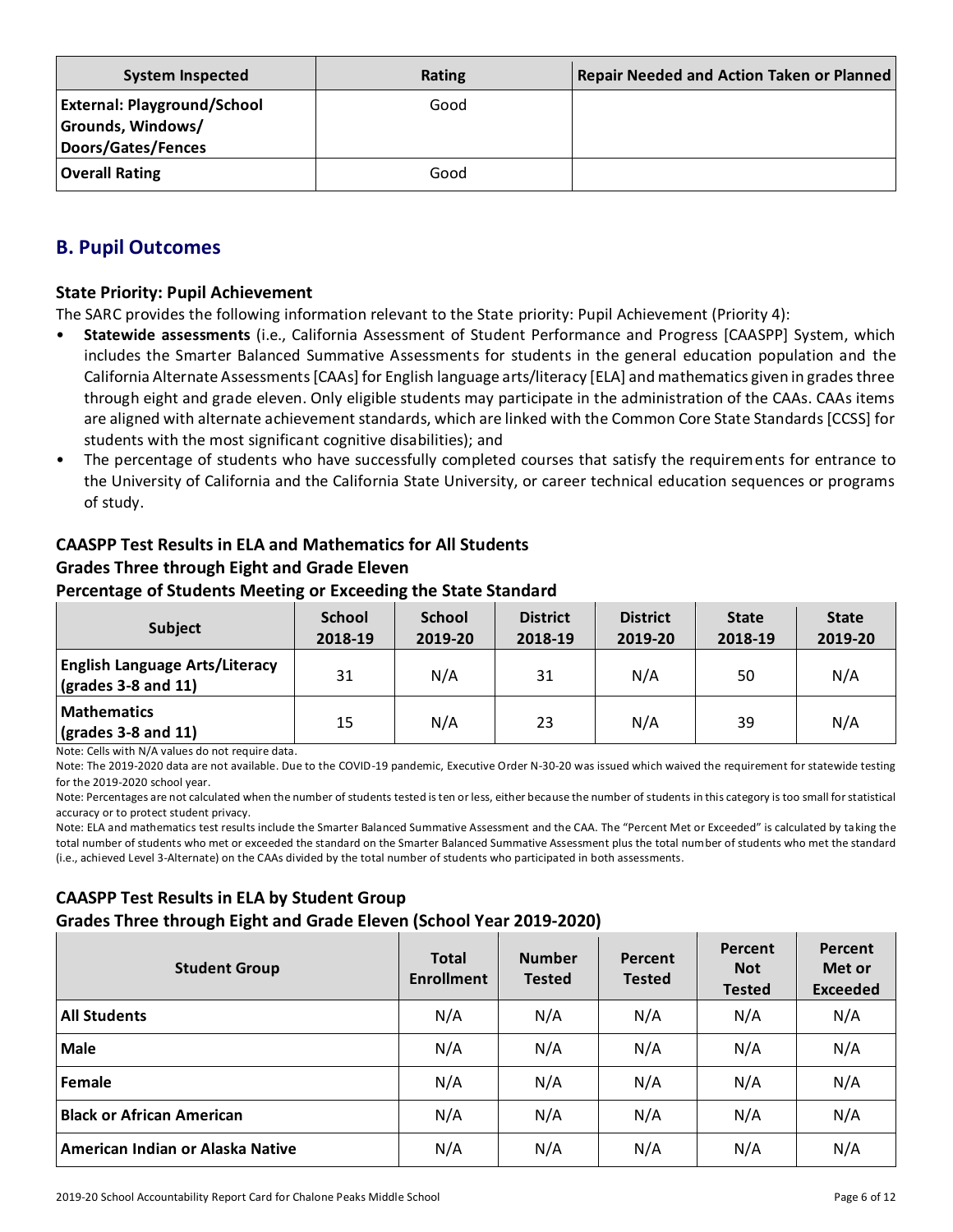| <b>Student Group</b>                                 | <b>Total</b><br><b>Enrollment</b> | <b>Number</b><br><b>Tested</b> | Percent<br><b>Tested</b> | Percent<br><b>Not</b><br><b>Tested</b> | Percent<br>Met or<br><b>Exceeded</b> |
|------------------------------------------------------|-----------------------------------|--------------------------------|--------------------------|----------------------------------------|--------------------------------------|
| Asian                                                | N/A                               | N/A                            | N/A                      | N/A                                    | N/A                                  |
| <b>Filipino</b>                                      | N/A                               | N/A                            | N/A                      | N/A                                    | N/A                                  |
| <b>Hispanic or Latino</b>                            | N/A                               | N/A                            | N/A                      | N/A                                    | N/A                                  |
| Native Hawaiian or Pacific Islander                  | N/A                               | N/A                            | N/A                      | N/A                                    | N/A                                  |
| White                                                | N/A                               | N/A                            | N/A                      | N/A                                    | N/A                                  |
| <b>Two or More Races</b>                             | N/A                               | N/A                            | N/A                      | N/A                                    | N/A                                  |
| <b>Socioeconomically Disadvantaged</b>               | N/A                               | N/A                            | N/A                      | N/A                                    | N/A                                  |
| <b>English Learners</b>                              | N/A                               | N/A                            | N/A                      | N/A                                    | N/A                                  |
| <b>Students with Disabilities</b>                    | N/A                               | N/A                            | N/A                      | N/A                                    | N/A                                  |
| <b>Students Receiving Migrant Education Services</b> | N/A                               | N/A                            | N/A                      | N/A                                    | N/A                                  |
| <b>Foster Youth</b>                                  | N/A                               | N/A                            | N/A                      | N/A                                    | N/A                                  |
| <b>Homeless</b>                                      | N/A                               | N/A                            | N/A                      | N/A                                    | N/A                                  |

Note: Cells with N/A values do not require data.

Note: The 2019-2020 data are not available. Due to the COVID-19 pandemic, Executive Order N-30-20 was issued which waived the requirement for statewide testing for the 2019-2020 school year.

# **CAASPP Test Results in Mathematics by Student Group Grades Three through Eight and Grade Eleven (School Year 2019-2020)**

| <b>Student Group</b>                   | <b>Total</b><br><b>Enrollment</b> | <b>Number</b><br><b>Tested</b> | Percent<br><b>Tested</b> | <b>Percent</b><br><b>Not</b><br><b>Tested</b> | Percent<br>Met or<br><b>Exceeded</b> |
|----------------------------------------|-----------------------------------|--------------------------------|--------------------------|-----------------------------------------------|--------------------------------------|
| <b>All Students</b>                    | N/A                               | N/A                            | N/A                      | N/A                                           | N/A                                  |
| <b>Male</b>                            | N/A                               | N/A                            | N/A                      | N/A                                           | N/A                                  |
| Female                                 | N/A                               | N/A                            | N/A                      | N/A                                           | N/A                                  |
| <b>Black or African American</b>       | N/A                               | N/A                            | N/A                      | N/A                                           | N/A                                  |
| American Indian or Alaska Native       | N/A                               | N/A                            | N/A                      | N/A                                           | N/A                                  |
| Asian                                  | N/A                               | N/A                            | N/A                      | N/A                                           | N/A                                  |
| <b>Filipino</b>                        | N/A                               | N/A                            | N/A                      | N/A                                           | N/A                                  |
| <b>Hispanic or Latino</b>              | N/A                               | N/A                            | N/A                      | N/A                                           | N/A                                  |
| Native Hawaiian or Pacific Islander    | N/A                               | N/A                            | N/A                      | N/A                                           | N/A                                  |
| White                                  | N/A                               | N/A                            | N/A                      | N/A                                           | N/A                                  |
| <b>Two or More Races</b>               | N/A                               | N/A                            | N/A                      | N/A                                           | N/A                                  |
| <b>Socioeconomically Disadvantaged</b> | N/A                               | N/A                            | N/A                      | N/A                                           | N/A                                  |
| <b>English Learners</b>                | N/A                               | N/A                            | N/A                      | N/A                                           | N/A                                  |
| <b>Students with Disabilities</b>      | N/A                               | N/A                            | N/A                      | N/A                                           | N/A                                  |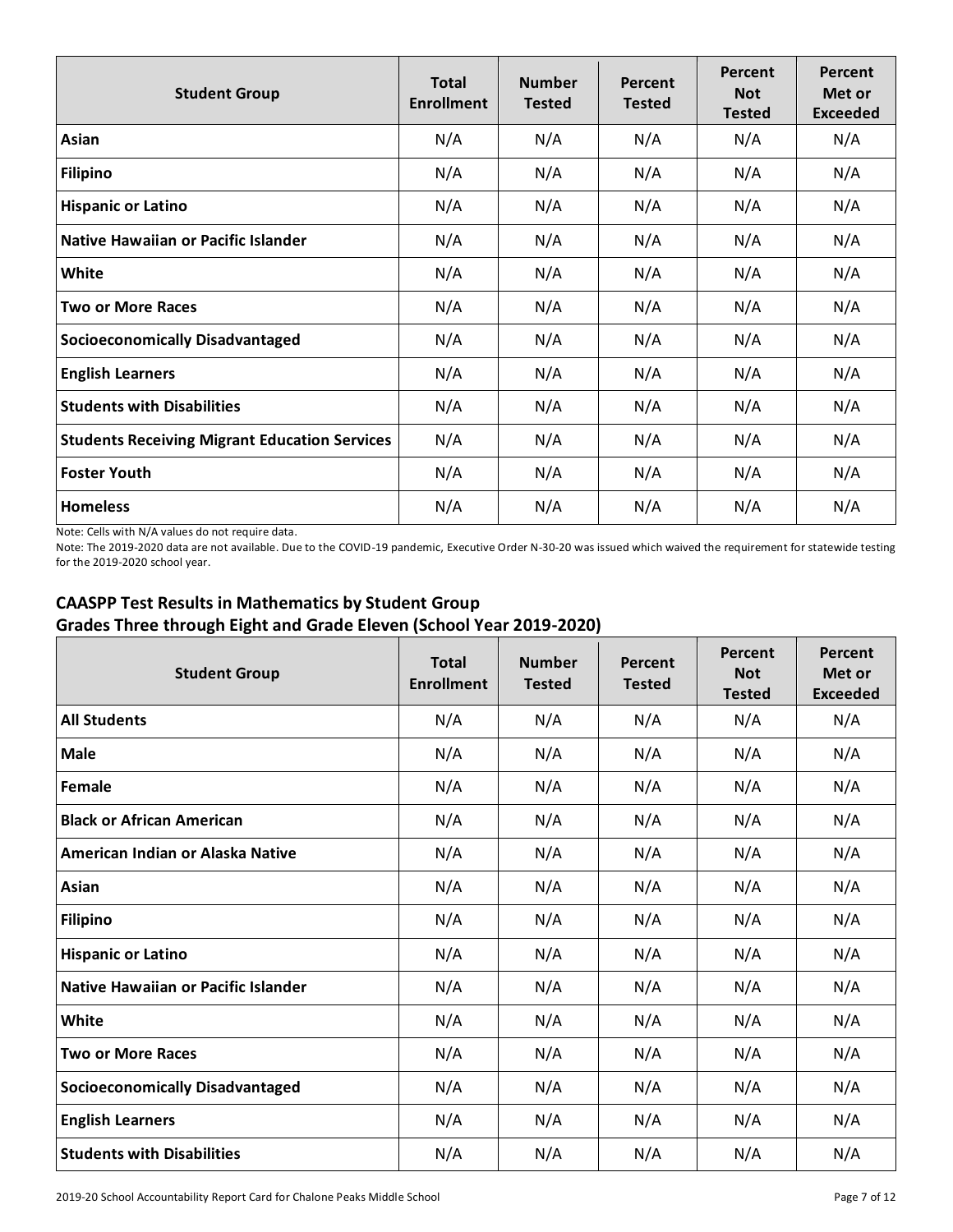| <b>Student Group</b>                                 | <b>Total</b><br><b>Enrollment</b> | <b>Number</b><br><b>Tested</b> | Percent<br><b>Tested</b> | Percent<br><b>Not</b><br><b>Tested</b> | Percent<br>Met or<br><b>Exceeded</b> |
|------------------------------------------------------|-----------------------------------|--------------------------------|--------------------------|----------------------------------------|--------------------------------------|
| <b>Students Receiving Migrant Education Services</b> | N/A                               | N/A                            | N/A                      | N/A                                    | N/A                                  |
| <b>Foster Youth</b>                                  | N/A                               | N/A                            | N/A                      | N/A                                    | N/A                                  |
| <b>Homeless</b>                                      | N/A                               | N/A                            | N/A                      | N/A                                    | N/A                                  |

Note: Cells with N/A values do not require data.

Note: The 2019-2020 data are not available. Due to the COVID-19 pandemic, Executive Order N-30-20 was issued which waived the requirement for statewide testing for the 2019-2020 school year.

# **CAASPP Test Results in Science for All Students Grades Five, Eight, and High School**

### **Percentage of Students Meeting or Exceeding the State Standard**

| <b>Subject</b>                        | <b>School</b> | <b>School</b> | <b>District</b> | <b>District</b> | <b>State</b> | <b>State</b> |
|---------------------------------------|---------------|---------------|-----------------|-----------------|--------------|--------------|
|                                       | 2018-19       | 2019-20       | 2018-19         | 2019-20         | 2018-19      | 2019-20      |
| Science (grades 5, 8 and high school) | 16            | N/A           | 16              | N/A             | 30           | N/A          |

Note: Cells with N/A values do not require data.

Note: The 2019-2020 data are not available. Due to the COVID-19 pandemic, Executive Order N-30-20 was issued which waived the requirement for statewide testing for the 2019-2020 school year.

Note: The new California Science Test (CAST) was first administered operationally in the 2018-2019 school year.

### **State Priority: Other Pupil Outcomes**

The SARC provides the following information relevant to the State priority: Other Pupil Outcomes (Priority 8):

Pupil outcomes in the subject areas of physical education.

### **California Physical Fitness Test Results (School Year 2019-2020)**

| Grade Level | <b>Percentage of Students</b><br><b>Meeting Four of Six</b><br><b>Fitness Standards</b> | <b>Percentage of Students</b><br><b>Meeting Five of Six</b><br><b>Fitness Standards</b> | <b>Percentage of Students</b><br><b>Meeting Six of Six</b><br><b>Fitness Standards</b> |  |
|-------------|-----------------------------------------------------------------------------------------|-----------------------------------------------------------------------------------------|----------------------------------------------------------------------------------------|--|
|             | N/A                                                                                     | N/A                                                                                     | N/A                                                                                    |  |
|             | N/A                                                                                     | N/A                                                                                     | N/A                                                                                    |  |
| q           | N/A                                                                                     | N/A                                                                                     | N/A                                                                                    |  |

Note: Cells with N/A values do not require data.

Note: The 2019–2020 data are not available. Due to the COVID-19 pandemic, Executive Order N-56-20 was issued which waived the requirement to administer the physical fitness performance test for the 2019–2020 school year.

# **C. Engagement**

#### **State Priority: Parental Involvement**

The SARC provides the following information relevant to the State priority: Parental Involvement (Priority 3):

• Efforts the school district makes to seek parent input in making decisions for the school district and each school site

### **Opportunities for Parental Involvement (School Year 2020-2021)**

At Chalone Peaks Middle School, parents are highly encouraged to become involved in their child's education. Parents may participate in the Parent Teacher Organization (PTO), the English Learner Advisory Council (ELAC), and the School Site Council (SSC) - our school's governing body. The SSC, with input from our ELAC, sets our schools' goals and monitors our progress towards these goals. Parents are also encouraged to volunteer in their child's classrooms.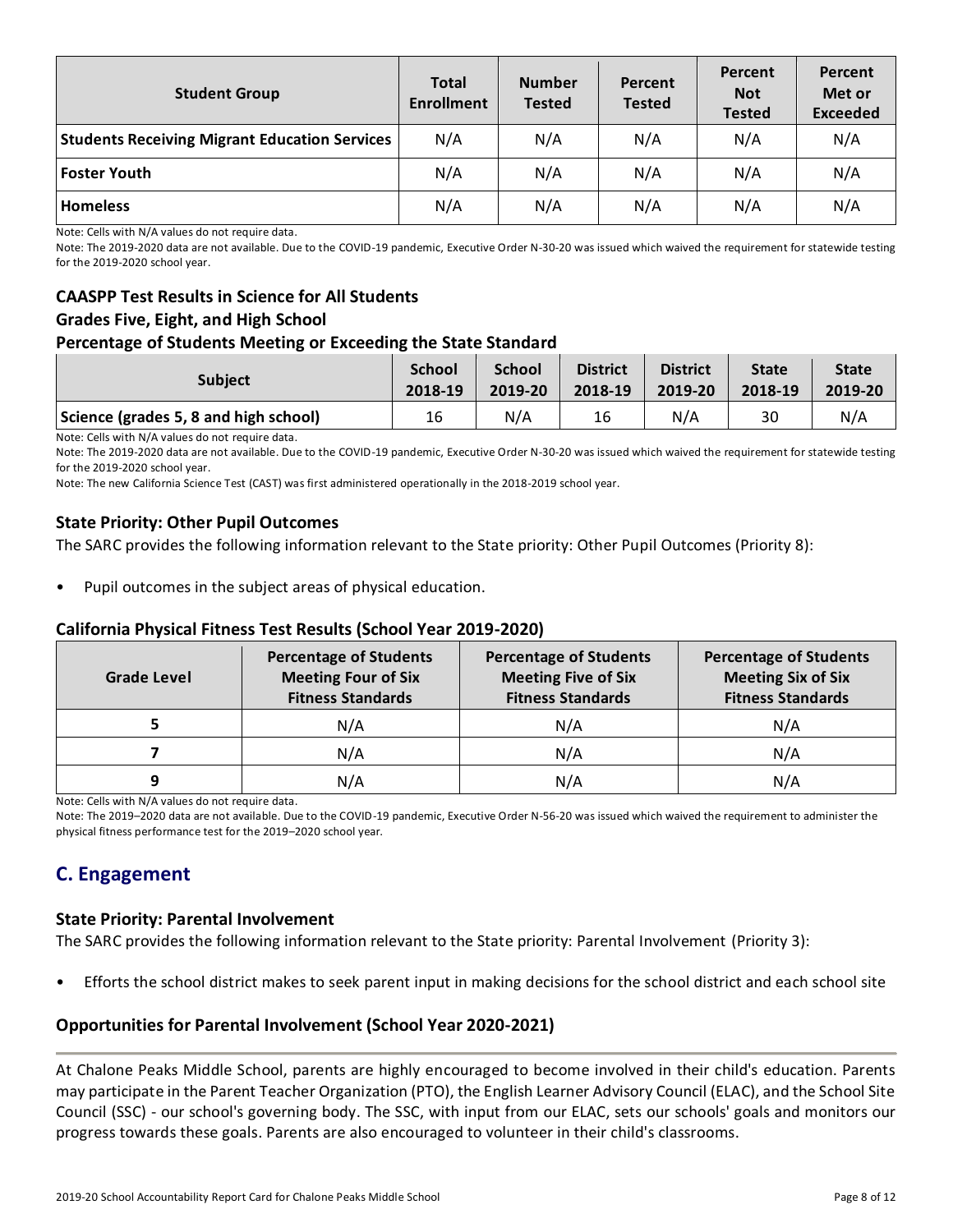Parents are also involved in two progress report fairs to discuss academic achievement held in October and February of each school year as well as meetings with teachers throughout the school year by appointment. Parents can also participate in parent nights to learn about supporting their students with the Common Core standards, SWUN math nights, expectations and planning for high school, and various student body activities. Parents also are an integral part of our annual Ancient Days activities for 6th grade students, Medieval Fair for 7th grade students, and the Civil War Reenactment for 8th grade students. Parents also help coach all of our sports teams.

During distance learning, we have offered monthly parent meetings on Zoom to keep our parents informed and support parents as they support our students. Teachers and administrators work together during these monthly meetings to present ideas, strategies, and different ways parents can support their students from a distance.

Parents who wish to participate in Chalone Peaks Middle School's leadership teams, school committees, school activities, or become a volunteer may contact the school office at (831) 385-4400. Additionally, Chalone Peaks' website (<http://www.cpeaks.kcusd.org/>) provides a variety of resources and information for parents, staff, students, and community members. Parents can also connect with us on Parent Square at [https://www.parentsquare.com.](https://www.parentsquare.com./)

# **State Priority: School Climate**

The SARC provides the following information relevant to the State priority: School Climate (Priority 6):

- Pupil suspension rates;
- Pupil expulsion rates; and
- Other local measures on the sense of safety.

### **Suspensions and Expulsions**

### **(data collected between July through June, each full school year respectively)**

| Rate               | <b>School</b><br>2017-18 | <b>School</b><br>2018-19 | <b>District</b><br>2017-18 | <b>District</b><br>2018-19 | <b>State</b><br>2017-18 | <b>State</b><br>2018-19 |
|--------------------|--------------------------|--------------------------|----------------------------|----------------------------|-------------------------|-------------------------|
| <b>Suspensions</b> | 11.9                     | 16.1                     | 4.4                        | 5.9                        | 3.5                     | 3.5                     |
| <b>Expulsions</b>  | 0.6                      | 0.8                      | 0.1                        | 0.2                        | 0.2                     | 0.1                     |

# **Suspensions and Expulsions for School Year 2019-2020 Only (data collected between July through February, partial school year due to the COVID-19 pandemic)**

| Rate               | <b>School</b><br>2019-20 | <b>District</b><br>2019-20 | <b>State</b><br>2019-20 |
|--------------------|--------------------------|----------------------------|-------------------------|
| <b>Suspensions</b> | 0.1                      | 0.04                       | n/a                     |
| <b>Expulsions</b>  | 0.004                    | .0015                      | n/a                     |

Note: The 2019-2020 suspensions and expulsions rate data are not comparable to prior year data because the 2019-2020 school year is a partial school year due to the COVID-19 crisis. As such, it would be inappropriate to make any comparisons in rates of suspensions and expulsions in the 2019-2020 school year compared to prior years.

# **School Safety Plan (School Year 2020-2021)**

The safety of students and staff is a primary concern at Chalone Peaks Middle School. The school is in compliance with all laws, rules, and regulations pertaining to hazardous materials and state earthquake standards. The School Site Plan includes the school's disaster preparedness plan, which outlines steps for maintaining student and staff safety during a disaster. Fire and disaster drills are practiced monthly throughout the school year. Each classroom has a chart posted by the door that lists what to do in each emergency situation so that all students and staff and have easy access to the information at all times.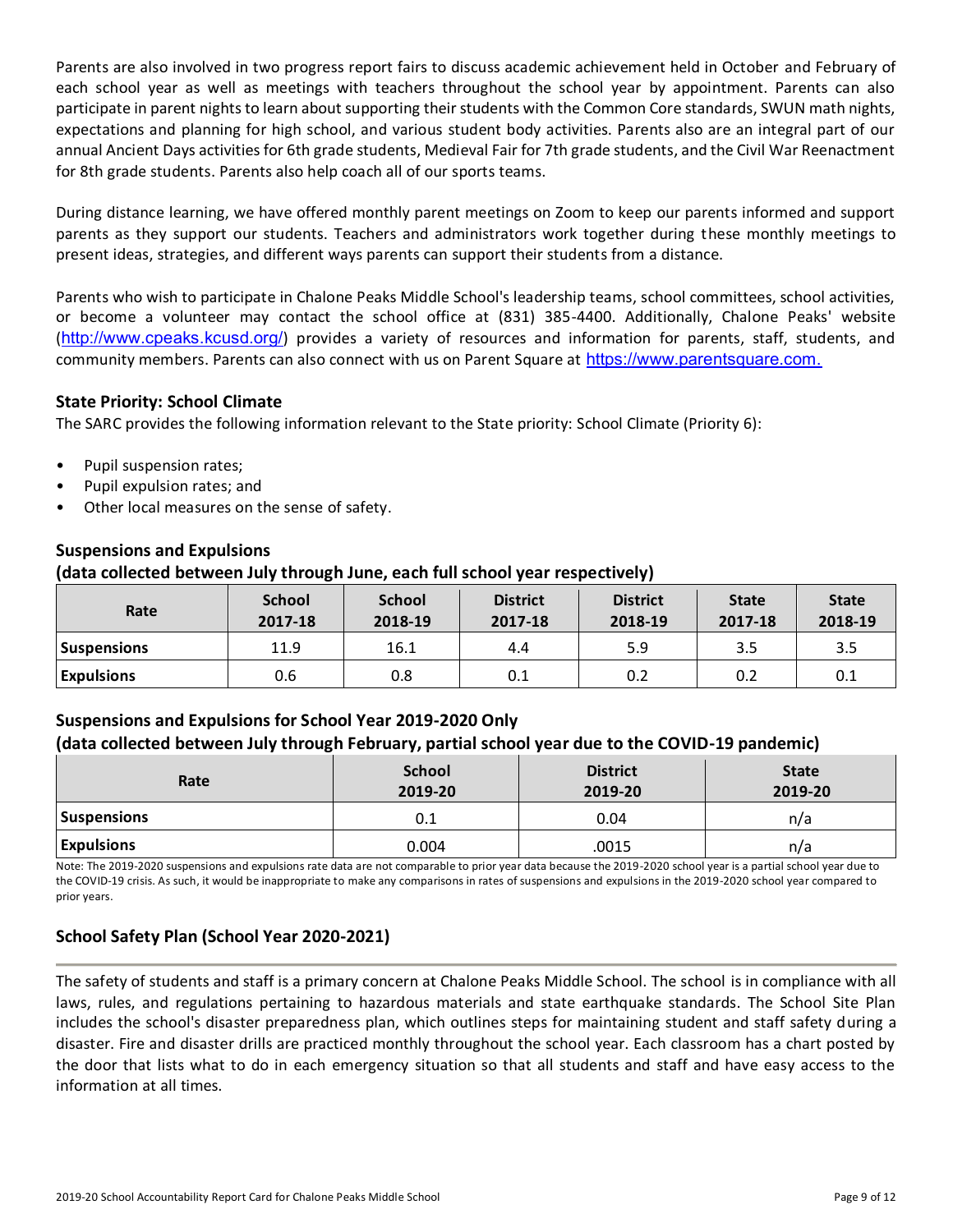Chalone Peaks Middle School's Site Safety Plan is officially updated each fall by the School Safety Committee, which consists of teachers, students, the principal, and classified staff. A copy of the safety plan is available to the publi c at the school office. The safety plan is reviewed with staff at the first staff meeting which was held in August, 2020. The School Site Council reviewed the safety plan and approved it on October 27, 2020.

To ensure student safety, supervision is provided on campus at all times. School staff and teachers supervise students before and after school and during passing periods. Students are monitored at lunch by yard supervisors, a campus security staff member, a probation officer, three school counselors, and administration. All visitors to the campus must sign in at the office and display a visitor's pass at all times.

| <b>Subject</b>                  | Average<br><b>Class</b><br><b>Size</b> | # of<br><b>Size</b><br>$1 - 20$ | # of<br><b>Size</b><br>$21 - 32$ | 2017-18 2017-18 2017-18 2017-18 2018-19 2018-19 2018-19 2018-19 2019-20 2019-20 2019-20 2019-20 <br># of<br>Classes*Classes*Classes*<br><b>Size</b><br>$33+$ | Average<br><b>Class</b><br><b>Size</b> | # of<br><b>Size</b><br>$1 - 20$ | # of<br><b>Size</b><br>$21 - 32$ | # of<br>Classes*Classes*Classes*<br><b>Size</b><br>$33+$ | Average<br><b>Class</b><br><b>Size</b> | # of<br>Classes*Classes*Classes*<br><b>Size</b><br>$1 - 20$ | # of<br><b>Size</b><br>$21 - 32$ | # of<br><b>Size</b><br>$33+$ |
|---------------------------------|----------------------------------------|---------------------------------|----------------------------------|--------------------------------------------------------------------------------------------------------------------------------------------------------------|----------------------------------------|---------------------------------|----------------------------------|----------------------------------------------------------|----------------------------------------|-------------------------------------------------------------|----------------------------------|------------------------------|
| <b>English</b><br>Language Arts | 21                                     | 12                              | 13                               | $\mathcal{P}$                                                                                                                                                | 24                                     | 8                               | 13                               | 5                                                        | 25                                     | 9                                                           | 22                               | 1                            |
| <b>Mathematics</b>              | 22                                     | 10                              | 13                               | $\mathfrak{p}$                                                                                                                                               | 24                                     | 7                               | 10                               | 7                                                        | 23                                     | 9                                                           | 16                               | 1                            |
| <b>Science</b>                  | 26                                     | 7                               | 11                               | 3                                                                                                                                                            | 25                                     | 7                               | 11                               | 4                                                        | 27                                     | 3                                                           | 15                               | 4                            |
| <b>Social Science</b>           | 26                                     | 6                               | 12                               | 3                                                                                                                                                            | 26                                     | 7                               | 12                               | $\mathfrak{p}$                                           | 27                                     | 3                                                           | 14                               | 5                            |

# **Average Class Size and Class Size Distribution (Secondary)**

\*Number of classes indicates how many classrooms fall into each size category (a range of total students per classroom). At the secondary school level, this information is reported by subject area rather than grade level.

# **Ratio of Pupils to Academic Counselor (School Year 2019-2020)**

| Title                | Ratio |
|----------------------|-------|
| Academic Counselors* | 290.3 |

\*One full time equivalent (FTE) equals one staff member working full time; one FTE could also represent two staff members who each work 50 percent of full time.

# **Student Support Services Staff (School Year 2019-2020)**

| <b>Title</b>                                                         | Number of FTE*<br><b>Assigned to School</b> |
|----------------------------------------------------------------------|---------------------------------------------|
| <b>Counselor (Academic, Social/Behavioral or Career Development)</b> | 3                                           |
| Library Media Teacher (Librarian)                                    |                                             |
| Library Media Services Staff (Paraprofessional)                      |                                             |
| Psychologist                                                         |                                             |
| <b>Social Worker</b>                                                 |                                             |
| <b>Nurse</b>                                                         | 0.3                                         |
| <b>Speech/Language/Hearing Specialist</b>                            |                                             |
| <b>Resource Specialist (non-teaching)</b>                            |                                             |
| Other                                                                |                                             |

\*One Full Time Equivalent (FTE) equals one staff member working full time; one FTE could also represent two staff members who each work 50 percent of full time.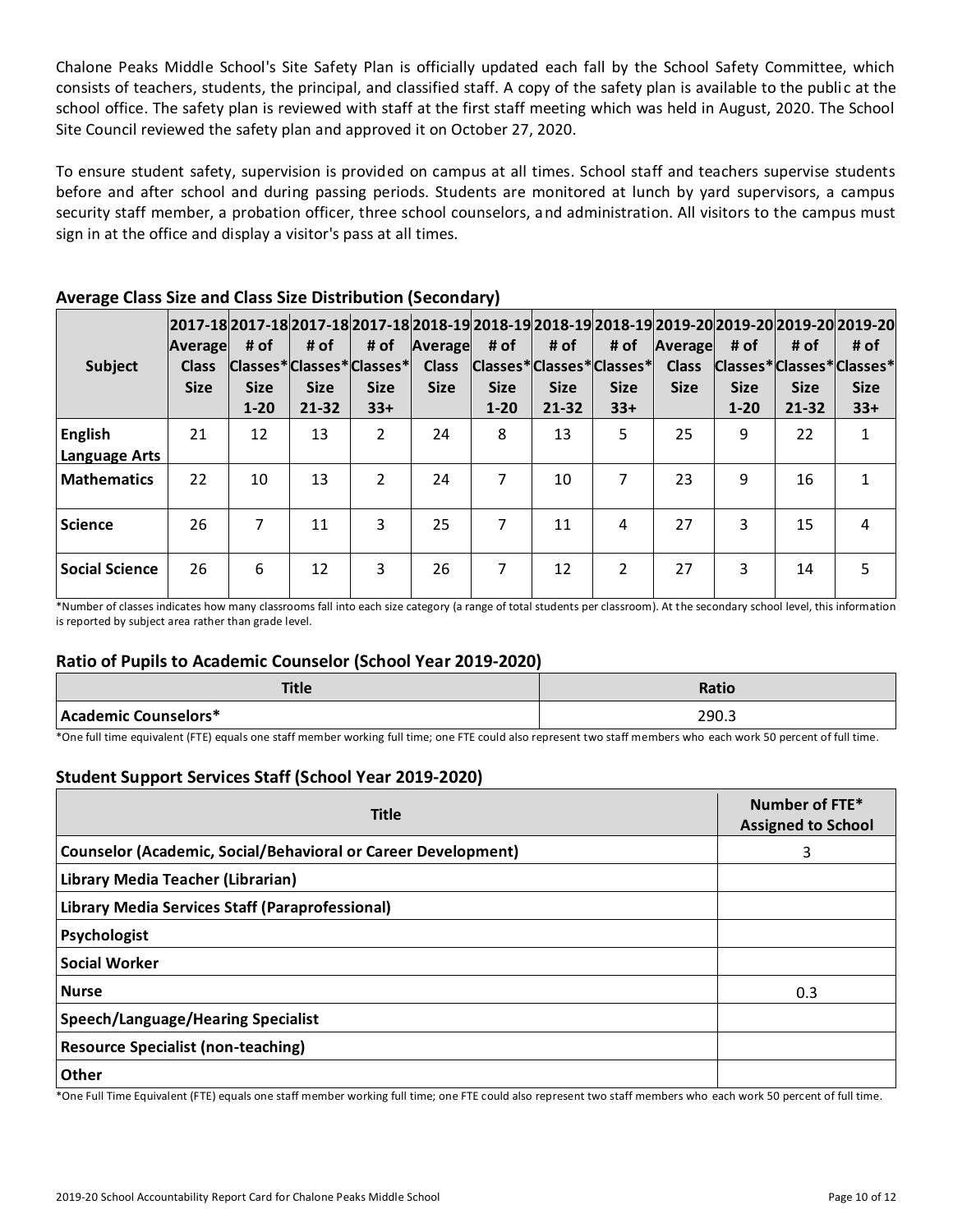# **Expenditures Per Pupil and School Site Teacher Salaries (Fiscal Year 2018-2019)**

| Level                                                | <b>Total</b><br><b>Expenditures</b><br><b>Per Pupil</b> | <b>Expenditures</b><br><b>Per Pupil</b><br>(Restricted) | <b>Expenditures</b><br><b>Per Pupil</b><br>(Unrestricted) | Average<br><b>Teacher</b><br><b>Salary</b> |
|------------------------------------------------------|---------------------------------------------------------|---------------------------------------------------------|-----------------------------------------------------------|--------------------------------------------|
| <b>School Site</b>                                   | \$11,548                                                | \$3,207.00                                              | \$8,341.00                                                | \$67,824                                   |
| <b>District</b>                                      | N/A                                                     | N/A                                                     | \$8,928                                                   | \$69,235                                   |
| <b>Percent Difference - School Site and District</b> | N/A                                                     | N/A                                                     |                                                           |                                            |
| <b>State</b>                                         | N/A                                                     | N/A                                                     | \$7,750                                                   | \$80,565                                   |
| <b>Percent Difference - School Site and State</b>    | N/A                                                     | N/A                                                     |                                                           |                                            |

Note: Cells with N/A values do not require data.

### **Types of Services Funded (Fiscal Year 2019-2020)**

In addition to general state funding, during the 2019-20 school year, King City Union School District received state and federal funding for the following categorical and support programs:

- Title I, Part A (Basic Grant)
- Title II, Part A (Teacher Quality)
- Title III, Part A (LEP Students)

The school site utilizes Title III and Title I to support English Learners and to provide access to intervention for reading and math through the master schedule. The school also funds extended learning opportunities for these students through a summer school and after school classes. Title II funds are used to provide professional development to teachers and administrators to support the district's goals.

### **Teacher and Administrative Salaries (Fiscal Year 2018-2019)**

| Category                                             | <b>District</b><br>Amount | <b>State Average</b><br><b>For Districts</b><br>In Same Category |
|------------------------------------------------------|---------------------------|------------------------------------------------------------------|
| <b>Beginning Teacher Salary</b>                      | \$40,920                  | \$50,574                                                         |
| <b>Mid-Range Teacher Salary</b>                      | \$68,715                  | \$76,649                                                         |
| <b>Highest Teacher Salary</b>                        | \$96,697                  | \$98,993                                                         |
| <b>Average Principal Salary (Elementary)</b>         | \$125,728                 | \$125,150                                                        |
| <b>Average Principal Salary (Middle)</b>             | \$124,603                 | \$129,394                                                        |
| <b>Average Principal Salary (High)</b>               |                           | \$122,053                                                        |
| <b>Superintendent Salary</b>                         | \$240,749                 | \$193,925                                                        |
| <b>Percent of Budget for Teacher Salaries</b>        | 32.0                      | 34.0                                                             |
| <b>Percent of Budget for Administrative Salaries</b> | 6.0                       | 6.0                                                              |

For detailed information on salaries, see the CDE Certificated Salaries & Benefits web page at [https://www.cde.ca.gov/ds/fd/cs/.](https://www.cde.ca.gov/ds/fd/cs/)